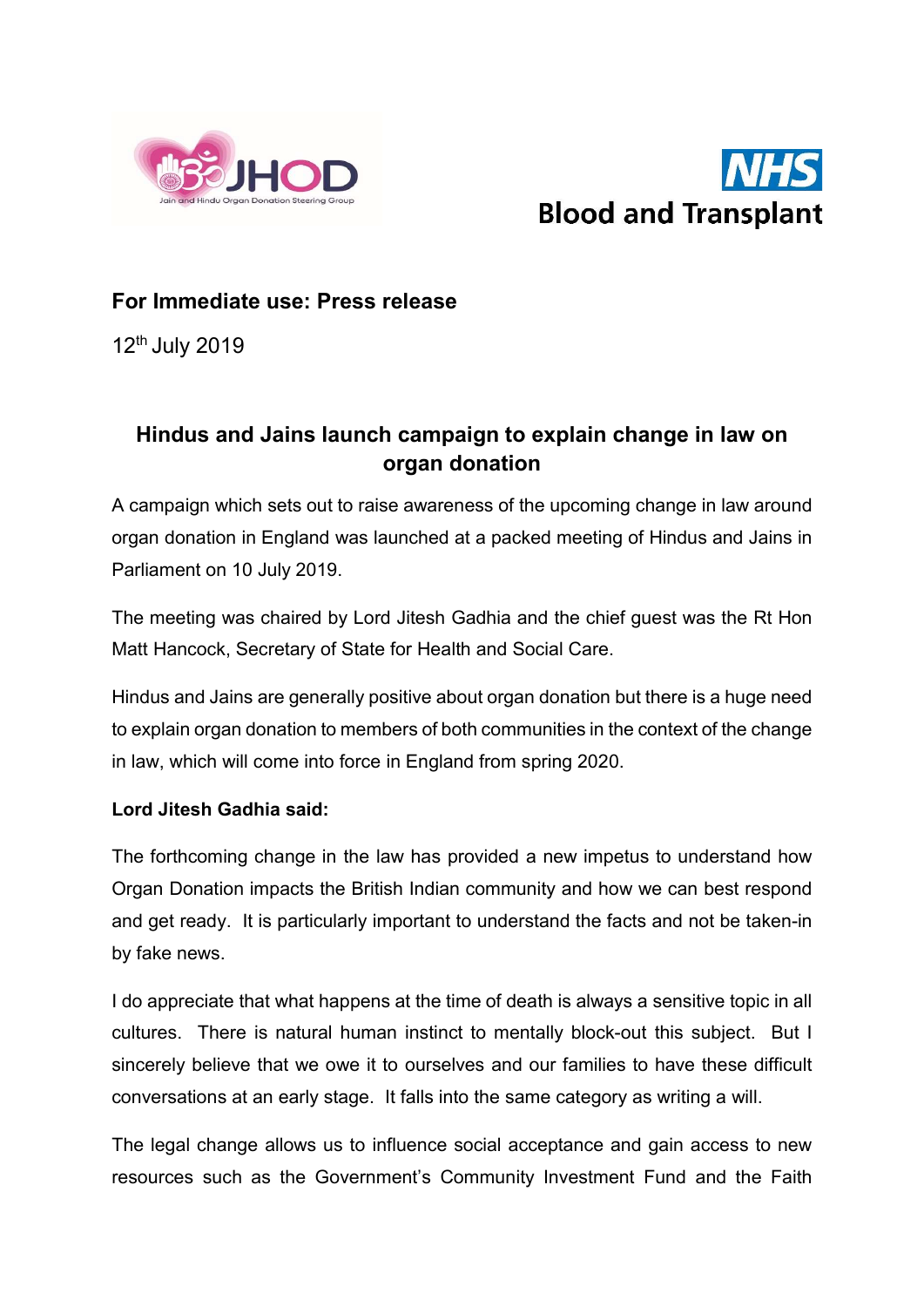Specific Donor Card. It also allows us to push for appropriate investment in shortage areas such as the recruitment of Specialist Nurses for Organ Donation, ensure that we collect the right data to inform policy and not forget about the vital role which living donation can also play.

A national group called the Jain and Hindu Organ Donation (JHOD) steering group was established last year to lead on this work. JHOD has been working in partnership with NHS Blood and Transplant, the organisation responsible for organ donation across the UK, in developing videos and leaflets on the change in law from a Hindu and Jain perspective.

## Rt Hon Matt Hancock said

"I was delighted to join the Jain and Hindu Organ Donation event on Wednesday. This campaign is a brilliant example of the community-based work that is vital to raising awareness and understanding around organ donation. When the change in law comes into force next year, everyone must be provided with the right information and support to make the best possible choice for themselves.

"It was inspiring to see so many supporters from the Hindu and Jain communities come together for this new campaign, stimulating conversation on this important topic. My heartfelt thanks to everyone who has worked on this campaign."

### Mille Banerjee, Chair of the NHSBT Board, spoke at the meeting and said

"It is wonderful to see so many Hindus and Jains coming together to show their support for the organ donation law change which will come into force next year. It is so important for people to keep talking about organ donation and sharing their decision with their families.

I would like to personally congratulate all of those working so hard to raise awareness of organ donation across the country and amongst different communities and religious groups. I very much hope that these fantastic efforts will see more people prepared to donate and ultimately more lives saved."

JHOD will now encourage Hindus and Jains to start talking about organ donation in the lead up to the law coming into force next year.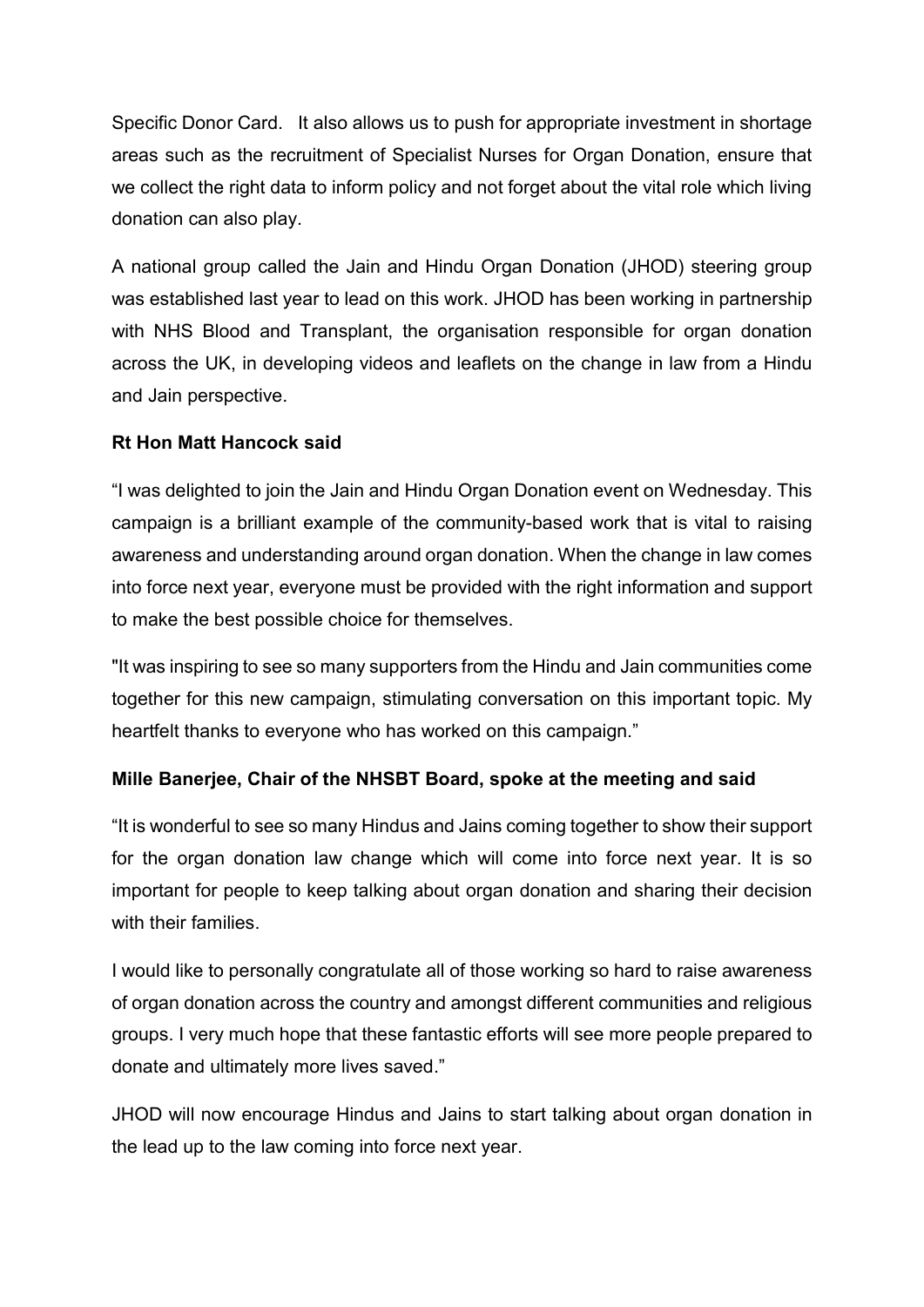## Kirit Modi, Chair of JHOD steering group said

"We have a unique opportunity over the next nine months to encourage members of the Hindu and Jain communities to make a decision about organ donation based on facts. Many Hindu and Jain communities are keen to get this information to their local community members. JHOD is ready to support such activities by offering practical support by using the extensive experience of members of its steering group. Hindus and Jains can make a significant contribution to organ donation and help save lives".

There was great enthusiasm and support for organ donation expressed at the meeting and many community leaders present at the meeting responded positively to the "Call to Action" to meet this challenge.

For more information about the change in the law around organ donation in England and for information on the Jain perspective on organ donation, visit: www.organdonation.nhs.uk

#### Bob Blackman, MP for Harrow East:

"This is a very serious issue and I am happy that we now have an ongoing dialogue and the event on Wednesday evening is testament to the progress made. Religious leaders can greatly aid the cause by promoting the donation of organs to enable transplants to take place as a part of their sewa."

Key points to remember:

- From spring 2020, the law around organ and tissue donation in England is changing
- All adults in England will be considered as having agreed to donate their own organs when they die unless they record a decision not to donate or are in one of the excluded groups.
- Excluded groups include: those under 18, people who lack mental capacity, visitors to England, those not living here voluntarily and people who have lived in England for less than 12 months before their death